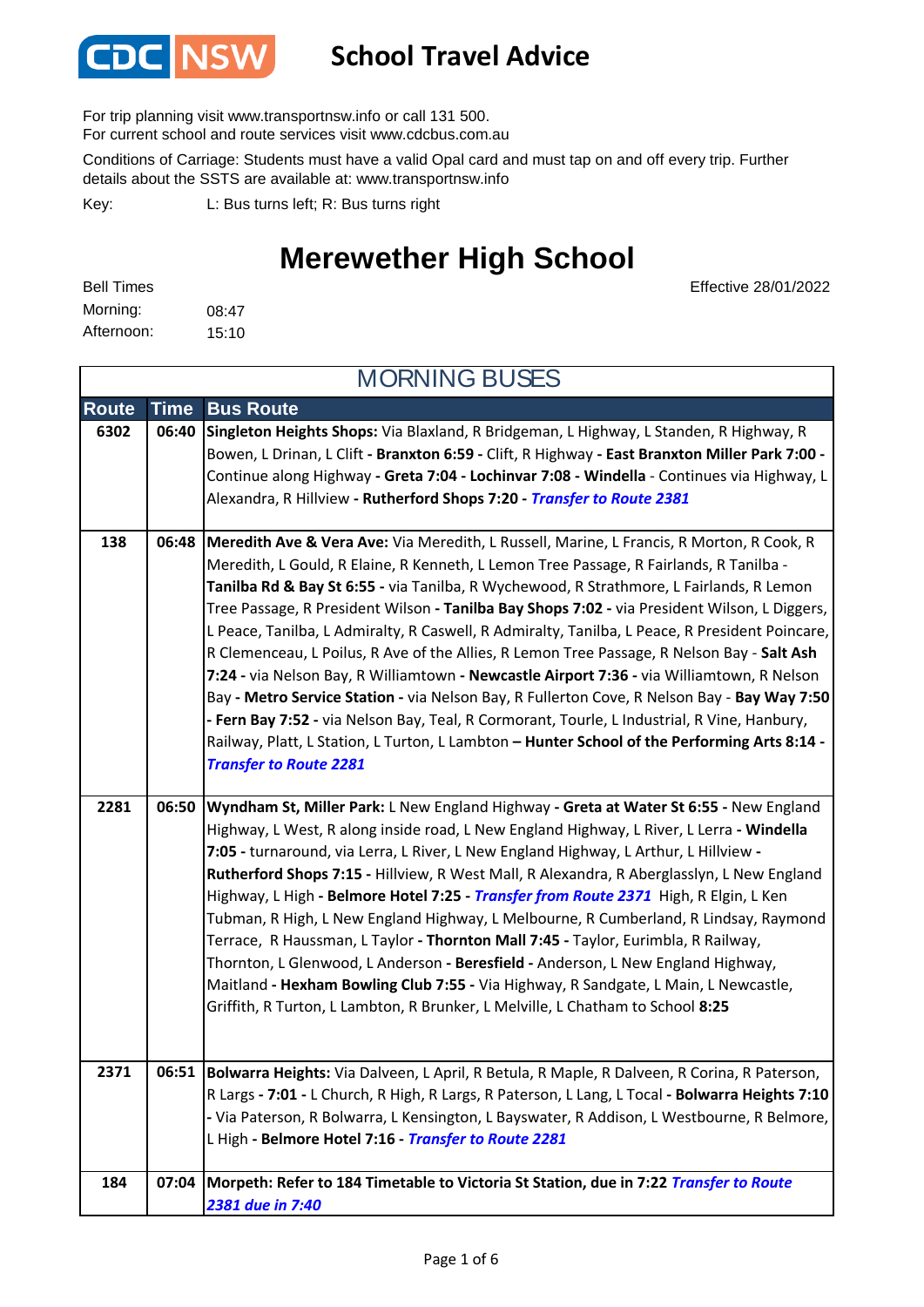| <b>CDC NSV</b> |       | <b>School Travel Advice</b>                                                                                                                                                                                                                                                                                                                                                                                                                                                                                                                                                                                                              |
|----------------|-------|------------------------------------------------------------------------------------------------------------------------------------------------------------------------------------------------------------------------------------------------------------------------------------------------------------------------------------------------------------------------------------------------------------------------------------------------------------------------------------------------------------------------------------------------------------------------------------------------------------------------------------------|
| 1411           | 07:09 | Ferodale & Fairlands: Via Ferodale, L Waropara, R Kula, L Kirrang, R Wilga, L Kirrang, L<br>Ferodale, 7:15 - L Medowie, R Silver Wattle, L Brushbox, R Kindlebark, R Ferodale, L<br>Brocklesby, L James, 7:27 - R 1 <sup>st</sup> Boyd, R South - 7:40 transfer to 1401                                                                                                                                                                                                                                                                                                                                                                  |
| 1401           | 07:10 | Kedahla Cl & Grahamstown Rd: Via Grahamstown near Yacht Club, Lisadell, L Abundance, R<br>Ferodale, - 7:18 near Peppertree - L Medowie, R Kindlebark, L Heritage, R Sassin, R<br>Federation, L Kindlebark, L Coachwood, L James, 7:34 Brocklesby, L Medowie, L South,<br>Uturn 7:40 collect pax from 1391, 1411, 1651 & 1671 - L Medowie, R Nelson Bay -- Teal,<br>R Cormorant, Tourle, L Industrial, R Vine, Hanbury, Railway, Platt, L Station, L Turton, L<br>Lambton, R Chatham, R Pokolbin to School                                                                                                                                |
| 6246           | 07:10 | The Meadows & Hidden Waters to Hunter School of Performing Arts<br>Via Walter, L Phoenix, R Wayaba, L Lenaghans, Woodford Minmi L Minmi, R Britannia, R<br>County Hidden Waters L Waterside, R Discovery, R Kingfisher, County, L Britannia, R L<br>Minmi, L Maryland, L Callan collect students from 6270 & 6268 L Maryland, R Boundary<br>Maryland R Warkworth, L Tillegra, R Berwick, L Boundary, R Sandycroft, R Seaton, L<br>Wyndrow, L McNaughton, R Maryland, L Minmi, R Wentworth, R Hannah, L Hill, L Neilson, R<br>Irrawang, L Kokera, L Cowper, R Newcastle, R Turton, L Lambton R Nineways, Chatham, R<br>Pokolbin to School |
| 266            | 07:11 | <b>Seahampton to Barnsley Shops</b><br>Via George Booth, R Fourth, L Seventh, L Fifth, L George Booth, 7.16 West Wallsend R<br>Carrington, L Withers, R Appletree, R Elizabeth, L Mary, L George, 7.22 Holmesville R<br>Appletree, L Johnson, R Government, L Northville, Barnsley Shops - transfer to 6244                                                                                                                                                                                                                                                                                                                              |
| 1651           |       | 07:12 From Medowie Via Kirrang near Fisher, Federation, 7:16 R Sassin, L Heritage, L Kindlebark,<br>7:23 L Laurina, L Coachwood, L Kindlebark, L James, 7:31 L 1 <sup>st</sup> Boyd, South - 7:40 transfer<br>to 1401                                                                                                                                                                                                                                                                                                                                                                                                                    |
| 1391           |       | 07:13   From Medowie Via Lisadell near Kedahal, L Fairlands, R Ferodale, L Kirrang, L Kula, 7:19<br>near Court, L Evans, R Abercrombie, R Ryan, L Lewis, R Fisher, L Kirrang, 7:33 R Medowie, L<br>South, Uturn - 7:40 transfer to 1401                                                                                                                                                                                                                                                                                                                                                                                                  |
| 1221           | 07:15 | Seaham Rd & Brandy Hill Dr: Via Seaham Rd - Seaham Shops 7:20 - Collect transfers from<br>Sheltons L Dixon, L Clarence Town, L Brandy Hill, R Seaham, R Port Stephens, L Glenelg, L<br>Sturgeon - Raymond Terrace 7:47 - Sturgeon, R William, R Adelaide, R Pacific Highway, L<br>Maitland, R Inner City Bypass, L University off ramp, R University, L Blue Gum, L Janet, L<br>Sunset, L University, 360 degree turn at roundabout, University, Queen, R Lorna, R Bridge, L<br>High, R High, R Turton, L Lambton, R Chatham, R Pokolbin to School 8:32                                                                                  |
| 2570           | 07:15 | Tea Tree Ave & Rivergum St: Via Tea Tree, R Aberglasslyn, L Mckeachie, L Dunnart, L<br>Cockatoo, L Teal, R Gannet, L Mckeachie, L Aberglasslyn, R Avery, R Alexandra, L New<br>England Highway, L Arthur, L Hillview - Rutherford Shops 7:25 - bus continues as Route<br>1501- Transfer to Route 2381 Hillview, L Alexandra, L New England Highway, L Church, R<br>Olive, R Elgin, R Railway - Maitland Station 7:33 - L Church, L New England Highway (pick<br>up students opposite Molly Morgan, Heritage Gardens) - Avalon Estate - Transfer to<br><b>Route 2381</b>                                                                  |
| 6270           | 07:15 | Minmi & Nikkinba Ridge to Maryland:<br>Via Woodford St, R Minmi Rd Nikkinba Ridge R Bottlebrush Dr, R Churnwood, Maryland, L<br>Callan transfer to 6246                                                                                                                                                                                                                                                                                                                                                                                                                                                                                  |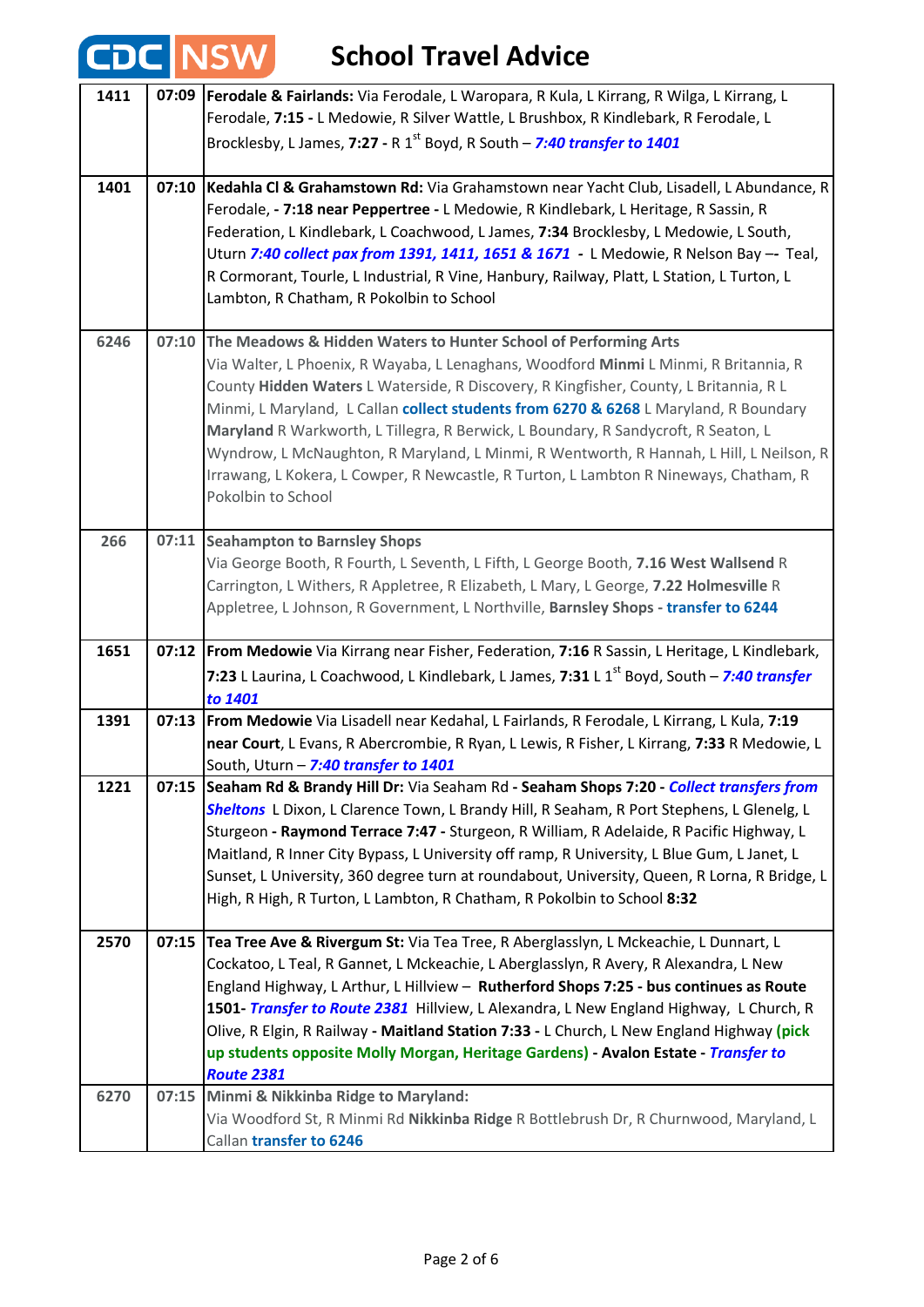#### **School Travel Advice 2611 07:19 Waterford County:** Via Settlers, L Dragonfly, Harvest, R Raymond Terrace, L Metford, R Chelmsford, R Highway, R King, R Lawes **- Windsor Castle - Collect students at Windsor Castle stop** Lawes, L Victoria **- Victoria St Station 7:37 -** Victoria, L Lawes, Hughes, R Bruce, R Blaxland, L Mitchell **- Greenhill's 7:42 -** via Mitchell, L Stronach, L Chisholm, R Norfolk, L South Seas, R Highway **- Hexham Bowling Club 7:59 -** via Highway, LIndustrial, R Woodstock, L Bull, L Industrial, L Werribi, Maud, L Prince, R Bridge, L High, R Turton, L Lambton, R Brunker, veer L Chatham, R Pokolbin to School **8:36 The Outlook, The Sanctuary & Maryland to Maryland: 6268 07:19 The Outlook** via Brookfield, R Arbour, R Brookfield, L Minmi **The Sanctuary** L Kurraka, R Tibin, R Awabakal, L Minmi, L Maryland, L Callan *-* **transfer to 6246 see details above Killingworth to Merewether High School 6244 07:20** via The Broadway, L Stephenson, R Park, R The Broadway, L Wakefield, R Northville, **7:32 Barnsley Shops** *-* **Collect pax from 266** *–* R Main, R Suttor, L Garth, R Main, L Minmi, L Oakville, R Harris, **7.48 Cameron Park** L Northlakes R Constitution Dr, Northlakes, R Elanet, - **Collect pax from 6240 -** L Flamingo, R Hilldale, L Oakville, L Minmi, R Sedgwick, L Harper, R Neilson, L Main, **8.00 Edgeworth** L Lake, R Cowper, R Newcastle, R Lloyd, L Young, R Turton, L Lambton, R Chatham, R Pokolbin to School **Wakefield & Cameron Park 6240 07:25** Via School, R Miller, R Wakefield, R Northville, **7:32 Barnsley Shops** R Crest, L Ridley, L Main, U-turn roundabout, via Main, R Suttor, L Garth, **Edgeworth 7:55** R Main, L Minmi, L Oakville, R Harris, **Cameron Park 7:45** L Northlakes, U-turn roundabout, L Julindur, L Araminta, R Jupiter, L Constitution, Elanet - **transfer to 6244 1671 07:30 From Medowie** Via South near Medowie, R Championship, L Lakewood, R South, L Sylvan, R South – *7:40 transfer to 1401* **2381 07:30 Rutherford Shops:** *Transfer from Route 2570 & 6302,* Via Hillview, LAlexandra L Highway, Les Darcy, Highway, L Victoria **- Victoria St Station 7:40 -** Via Victoria, L Lawes, L Quarry, R Fieldsend, R Turton, L Chelmsford **- Metford Shops 7:45 -** Chelmsford, R Schanck, L Lowe, R Ferraby **- Metford TAFE 7:50 -** L Highway Picks up Opposite Avalon Dr on Highway at Thornton *Transfer from Route 1501* L Weakleys **- 7:55 -** R Anderson **- Beresfield -** via Anderson, L Highway **- Hexham Bowling Club 8:05 -** via Highway, R Maud St, L Prince, R Bridge, L High, R Harriet, L Georgetown Rd, R Turton Rd, L Lambton, R Brunker, veer L Chatham, R Pokolbin to School **8:35 1461** | 07:40 | Seaside via Seaside, L Norfolk, L Dune, R Seaside, L Nelson Bay, Teal, R Cormorant, Tourle, L Industrial, R Woodstock, L Bull *at Hunter Christian transfer to 1431* **1431 07:42 Stockton:** Via Fullerton, L Hunter **- General Washington Hotel 7:48 -** L Mitchell, L Clyde, R Douglas, L Monmouth, R Roxburgh, R Hereford, L Douglas, R Flint, L Dunbar, L Griffith, R Fullerton, L Nelson Bay, Teal, R Cormorant, Tourle, L Industrial, R Woodstock, L Bull - *at Hunter Christian collect students from 1461* L Industrial, L Werribee, Maude, L Prince, R Bridge, L High, R Turton, L Lambton, R Brunker, L Chatham, R Pokolbin to School **8:36**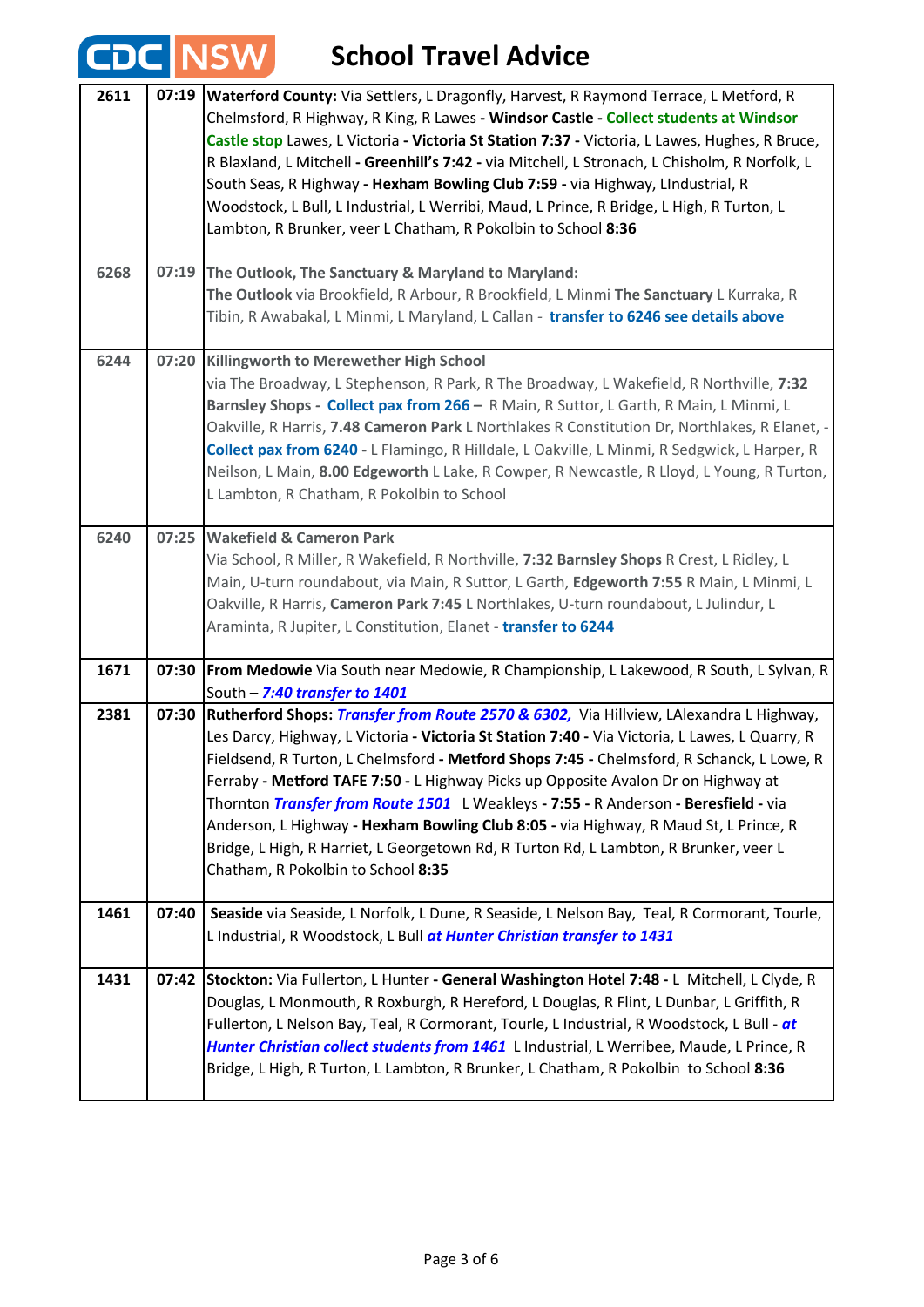

**School Travel Advice**

### AFTERNOON BUSES

| Route                         | <b>Time</b> | <b>Bus Route</b>                                                                                                                                                                                                                                                                                                                                                                                                                                                                                                                                                                                                                                                                                                                                                                                                                                                                                                                                      |
|-------------------------------|-------------|-------------------------------------------------------------------------------------------------------------------------------------------------------------------------------------------------------------------------------------------------------------------------------------------------------------------------------------------------------------------------------------------------------------------------------------------------------------------------------------------------------------------------------------------------------------------------------------------------------------------------------------------------------------------------------------------------------------------------------------------------------------------------------------------------------------------------------------------------------------------------------------------------------------------------------------------------------|
| 2282<br>Fri Only              | 14:35       | To Thornton, East Maitland, Maitland, Rutherford, Windella, Lochinvar, Branxton,<br>Singleton Via Chatham, L Koree, R Brunker, L Lambton, R Turton, L Griffiths, Newcastle, R<br>Main, R Sandgate, Wallsend, L Maitland, Highway, L Anderson, R Glenwood, R Thornton,<br>Railway, L Eurimbla, Taylor - Thornton Mall - via Taylor, R Haussmann, L Raymond Terrace,<br>L Metford, R Chelmsford, R Highway, L Mitchell, R Brisbane, R Brunswick, L Highway, R<br>Victoria, L Lawes - East Maitland Post Office - via Lawes, L Melbourne, R Highway, Les<br>Darcy, R High, L Ken Tubman, R Church, L High, R Highway, R Arthur, L Hillview - Rutherford<br>Shops - via Hillview, R West Mall, R Alexandra, L Weblands, L Denton Park, R Highway, R<br>River, L Lerra, L Camilla, Turn at Krystina, R Lerra, R River, R Hwy, Greta 4:25<br>Branxton/Singleton pax alight on Hwy & transfer to Route 6325 in Wyndham St, R<br>Wyndham - Miller Park - 4:27 |
| 1402                          | 15:15       | To Stockton, Fern Bay, Seaside, Fullerton Cove, Williamtown, Medowie Via Pokolbin, R<br>Awaba, R Brunker, L Lambton, R Turton, R Station, R Platt, L Railway, R Hanbury, Vine, L<br>Industrial, R Tourle, Cormorant, L Teal - Stockton Bridge - Nelson Bay, R Fullerton, L<br>Griffith, R Dunbar, R Flint, L Douglas, R Hereford, L Roxburgh, L Monmouth, R Douglas, L<br>Clyde, R Mitchell, R Hunter, R Fullerton, R Nelson Bay - Fern Bay - Nelson Bay, RSeaside, L<br>Norfolk, L Dune, R Seaside, Fullerton Cove - Fullerton Cove - via Fullerton Cove, L Nelson<br>Bay, L Medowie - R.A.A.F. Base Main Gate - via Medowie, R South, R Championship, L<br>Sunningdale, L Lakewood, L South, R Sylvan, L South, Boyd, R James, R Kindlebark, R<br>Laurina, L Coachwood, L Kindlebark, R Brushbox, R Silverwattle, R Medowie, L Kirrang, R<br>Fisher, L Lewis, R Ryan, L Kula, R Kirrang, R Ferodale, L Abundance, R Lisadell to Kedahla<br>4:58     |
| 1662                          |             | 15:15 To Ashtonfield, East Maitland, Maitland Via Chatham, L Koree, R Brunker, L Lambton, R<br>Turton, L Griffiths, Newcastle, R Inner City By-Pass, L Maitland, NE Hwy, L South Seas, R<br>Chisholm, L Stronach, R Mitchell, L Hwy, R Victoria - Victoria St Station - Via Victoria, R<br>Lawes, L High, R Highway, Les Darcy to roundabout, R Church, R Olive, R Eglin, R Railway -<br><b>Maitland Station</b>                                                                                                                                                                                                                                                                                                                                                                                                                                                                                                                                      |
| 2282<br>Mon to<br>Thu<br>Only | 15:15       | To Ashtonfield, Maitland, Rutherford, Windella, Lochinvar, Branxton, Singleton Via<br>Chatham, L Koree, R Brunker, L Lambton, R Turton, L Griffiths, Newcastle, R Inner City By-<br>Pass, L Maitland, New England Highway - Avalon Estate - Transfer students for Branxton,<br>Singleton to Route 1502 via New England Highway, L Mitchell - Greenhills - via Mitchell, R<br>Brisbane, R Brunswick, L Highway R High - Town Hall - via L Victoria (Wed via Ken Tubman),<br>R Athel Dombrain, R Elgin, L Railway, Allan Walsh, L Ken Tubman, L High, R Highway, R<br>Arthur, L Hillview - Rutherford Shops - Transfer students for McKeachies to Route 2722 via<br>Hillview, R West Mall, R Alexandra, L Weblands, L Denton Park, R New England Highway, R<br>River, L Lerra, Turn around Krystyna, return via Camilla, R Lerra, River, R New England<br>Highway, R Wyndham - Miller Park                                                              |
| 2522<br>Fri Only              | 15:15       | To Thornton, Metford, Greenhill's, Maitland, Bolwarra Lochinvar, Greta, Branxton East Via<br>Chatham, L Koree, R Brunker, L Lambton, R Turton, L Griffiths, Newcastle, R Inner City By-<br>pass, L Maitland, New England Highway, L Tarro overpass, L Anderson, R Glenwood, R<br>Thornton, Railway - Thornton Newsagents - Transfer students for Somerset, Chisholm,<br>Morpeth to Route 1378 via Railway, L Eurimbla, Taylor - Thornton Mall - R Haussmann, L<br>Raymond Terrace, L Metford, L Chelmsford - Metford Shops - R Schanck, L Lowe, R Ferraby,<br>R Highway, L South Seas, R Chisholm, L Stronach, R Mitchell, L Highway, R Victoria - Victoria<br>St Station - via Victoria, R Lawes, L Melbourne, R Highway, Les Darcy, R High - Town Hall -                                                                                                                                                                                            |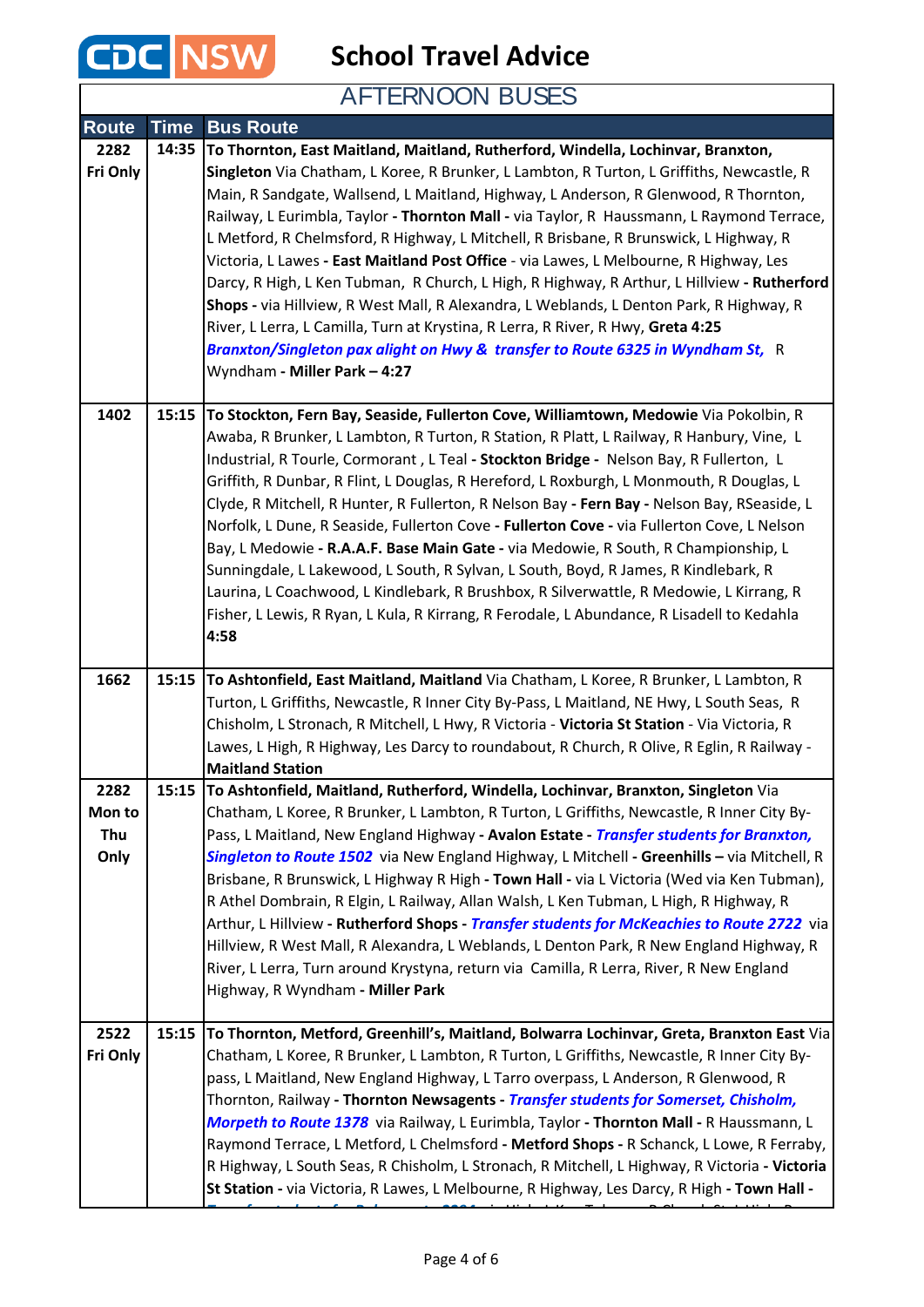## **CDC** NSW School Travel Advice

| 2522<br>Mon to<br>Thu<br>Only<br>6271 | 15:15 | To Beresfield, Thornton, Metford, Ashtonfield, Maitland, Bolwarra Via Chatham, L Koree,<br>R Brunker, L Lambton, R Turton, L Griffiths, Newcastle, R Inner City By-pass, L Maitland,<br>New England Highway, L Tarro overpass, L Anderson, R Glenwood, R Thornton, Railway, -<br>Thornton Newsagents - Transfer students for Somerset, Chisholm, Morpeth to Route 1378<br>via Railway L Eurimbla, Taylor - Thornton Mall - R Haussmann, L Raymond Terrace, L<br>Metford, L Chelmsford - Metford Shops - R Schanck, L Lowe, R Ferraby, R Highway, L South<br>Seas, R Chisholm, L Stronach, R Mitchell, L Highway, Les Darcy, R High - St Mary's L Ken<br>15:15 Merewether High School to Seahampton<br>Via Pokolbin, R Awaba, R Brunker, L Lambton, R Turton, L Young, R Lloyd, L Newcastle, L<br>Cowper, L Lake, Elermore Vale - transfer to 6207 & 6165 at MBR 123 to Killingworth &<br>Cameron Park see details below - R Main, Edgeworth R Neilson, L Harper, R Sedgwick, L |
|---------------------------------------|-------|--------------------------------------------------------------------------------------------------------------------------------------------------------------------------------------------------------------------------------------------------------------------------------------------------------------------------------------------------------------------------------------------------------------------------------------------------------------------------------------------------------------------------------------------------------------------------------------------------------------------------------------------------------------------------------------------------------------------------------------------------------------------------------------------------------------------------------------------------------------------------------------------------------------------------------------------------------------------------------|
|                                       |       | Minmi, R Main, L Garth, R Suttor, L Main, L Northville, (U Turn Roundabout), Barnsley Shops<br>L Government, L Johnson, R Appletree, L George, Holmesville R Mary, R Elizabeth, L<br>Appletree, L Withers, L Powell, Teralba, R Wallsend, L Brown, L Withers West Wallsend R<br>Carrington, L George Booth, Seahampton R Fourth, L Seventh, L Fifth, L George Booth                                                                                                                                                                                                                                                                                                                                                                                                                                                                                                                                                                                                            |
| 138                                   | 15:27 | To Seaham, Brandy Hill Via Pokolbin, R Awaba, R Brunker, L Lambton, R Turton, R Station, R<br>Platt, L Railway, R Hanbury, R Sunderland, L Roe, L Maitland - Mayfield Shops 3:45 -<br>Transfer to Route 140 due in 3:49 refer to Timetable, At Sturgeon St Raymond Terrace<br>transfer to Route 1333                                                                                                                                                                                                                                                                                                                                                                                                                                                                                                                                                                                                                                                                           |
| 138                                   | 15:27 | To Tanilba Bay, Lemon Tree Via Pokolbin, R Awaba, R Brunker, L Lambton, R Turton, R<br>Station, R Platt, L Railway, R Hanbury, R Sunderland, L Roe, L Maitland - Mayfield Shops<br>3:45 - Via Route 138, Refer to Timetable.                                                                                                                                                                                                                                                                                                                                                                                                                                                                                                                                                                                                                                                                                                                                                   |
| 6273                                  | 15:30 | School to The Meadows - connection with 261 will change below dependant on traffic -<br>driver to advise students on day<br>Via Koree, R Brunker, L Lambton, R Turton, L Young, L Newcastle at Blue Gum transfer to<br>261 for The Sanctuary and Hidden Waters Wallsend L Cowper, R Kokera, R Irrawang, L<br>Neilson, R Hill, R Hannah, L Wentworth transfer to 261 for The Sanctuary and Hidden<br>Waters L Minmi, Maryland R Maryland, L McNaughton, R Wyndrow, R Seaton, L Sandycroft,<br>L Boundary, R Berwick, L Tillegra, R Warkworth, L Boundary, L Maryland, R Callan, R<br>Maryland, L Minmi, R Bottlebrush, R Churnwood, L Minmi, Minmi L Woodford, to turn<br>around, via Woodford, Lenaghans, The Meadows, R Wayaba, L Phoenix, R Walter, to<br>turnaround, via Walter, L Phoenix, L Forsythe, to turnaround                                                                                                                                                       |
| 140                                   | 15:49 | Via Route 140 to Sturgeon Street refer to Timetable. At Sturgeon St - Brandy Hill &<br><b>Seaham transfer to Route 1333 due 4:15</b>                                                                                                                                                                                                                                                                                                                                                                                                                                                                                                                                                                                                                                                                                                                                                                                                                                           |
| 6165                                  | 15:50 | <b>Elermore Vale to Cameron Park</b><br>Via Lake - MBR 123 collect pax from 6271 - L Reservoir, R Lowry, L Main, Cardiff L Wallsend,<br>L Reservoir, L Lake, R Main, Glendale, R Minmi, L Oakville, R Harris, L Northlakes, Cameron<br>Park turn at roundabout, via Northlakes, L Julindur, L Araminta, R Jupiter, R Constitution,<br>Northlakes, R Elanet, L Flamingo, R Hilldale, L Oakville, R Minmi                                                                                                                                                                                                                                                                                                                                                                                                                                                                                                                                                                        |
| 6207                                  | 15:50 | <b>Elermore Vale to Killingworth &amp; Wakefield</b><br>Via Lake - MBR 123 collect pax from 6271 - R Main, L Garth, R Suttor, L Main, , L Ridley, R<br>Crest, L Northville, L Wakefield, R The Broadway, Killingworth L Stephenson, R Park, R The<br>Boulevarde, R The Broadway, R Wakefield, Wakefield L School,                                                                                                                                                                                                                                                                                                                                                                                                                                                                                                                                                                                                                                                              |